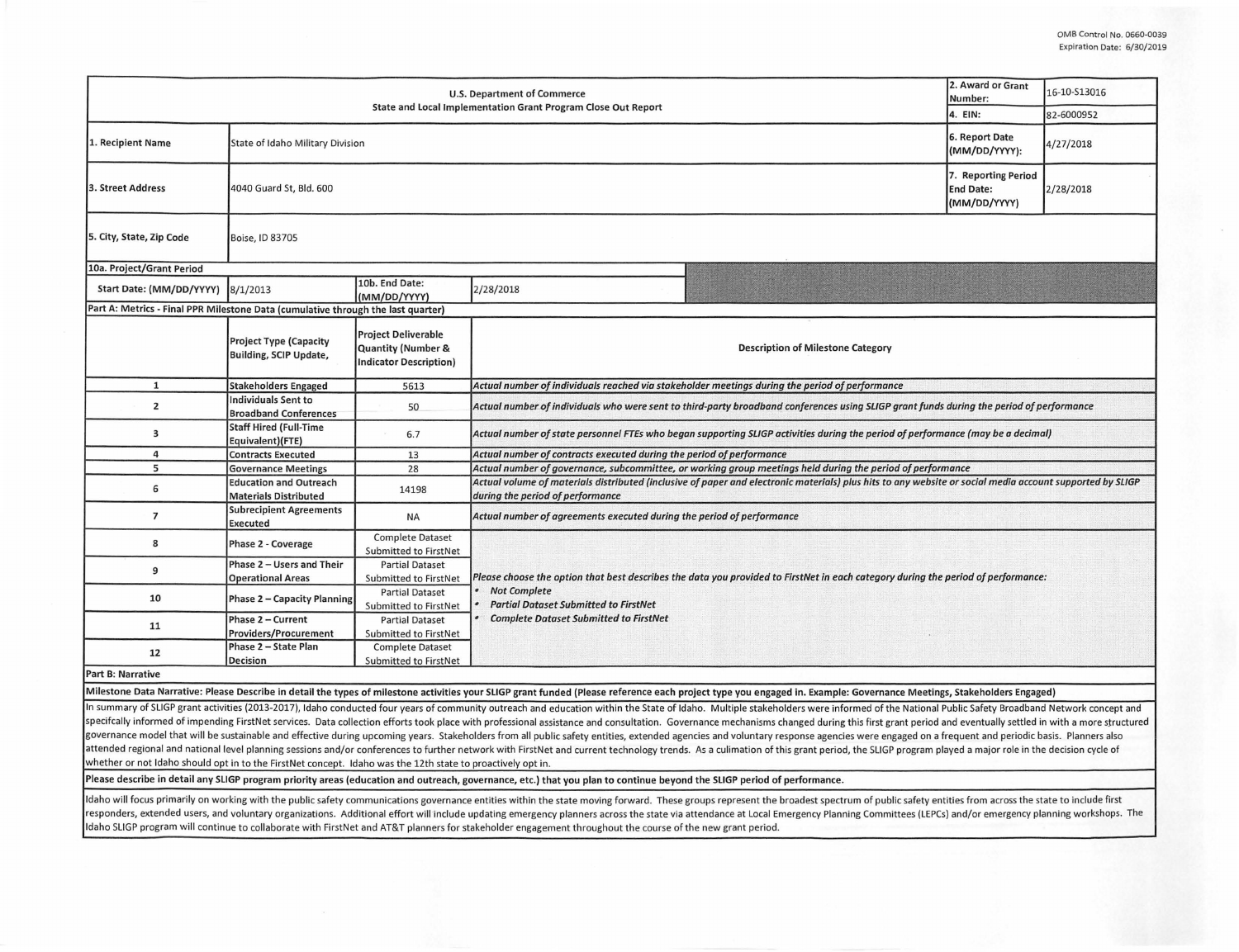Data collection narrative: Please describe in detail the status of your SLIGP funded data collection activities.

Data collection activities took place in roughly two phases. The first included a robust data collection effort supported by FirstNet planners and outside consulting assistance with Science Applications International Corpo was gathered and passed to FirstNet. A second phase of data collection was completed during the "Idaho Listening Tour". The tour included support by a separate local consultant, Idaho Policy and Consulting, LLC. The purpos gather input from first responders across the state as well as informing them of impending launch of FirstNet services.

## Please describe in detail any data collection activities you plan to continue beyond the SLIGP period of performance.

Idaho will coordinate any data collection efforts moving forward with FirstNet. Idaho does plan to potentially contract for gap and coverage analysis collection by region based on bona fide need as the radio access network efforts will be coordinated via governance entities within the state, the Idaho Public Safety Communications Commission, and the District Interoperabity Governance Boards.

Lessons Learned: Please share any lessons learned or best practices that your organization implemented during your SLIGP project\_

Part C: Staffing

Staffing Table - Please provide a summary of all positions funded by SLIGP.

| <b>Name</b>                          | FTE% | <b>Project(s) Assigned</b> | Change |  |  |  |
|--------------------------------------|------|----------------------------|--------|--|--|--|
| Program Manager                      | 100% |                            | IN/C   |  |  |  |
| <b>Project Manager</b>               | 80%  |                            | IN/C   |  |  |  |
| <b>Project Manager</b>               | 80%  |                            | IN/C   |  |  |  |
|                                      |      |                            |        |  |  |  |
|                                      |      |                            |        |  |  |  |
| <b>Part D: Contracts and Funding</b> |      |                            |        |  |  |  |

Subcontracts Table - Include all subcontractors engaged during the period of performance. The totals from this table must equal the "Subcontracts Total" in your Budget Worksheet

| <b>Name</b>                                                                                                                                                                                   | <b>Subcontract Purpose</b>                                                     |                              |                                       | <b>Type</b><br>(Vendor/Subrec.) | RFP/RFQ Issued (Y/N) | <b>Total Federal Funds</b><br><b>Allocated</b> | <b>Total Matching Funds</b><br>Allocated                       |                                          |
|-----------------------------------------------------------------------------------------------------------------------------------------------------------------------------------------------|--------------------------------------------------------------------------------|------------------------------|---------------------------------------|---------------------------------|----------------------|------------------------------------------------|----------------------------------------------------------------|------------------------------------------|
| Val Technologies                                                                                                                                                                              |                                                                                | SLIGP and PSBAG Consulting   |                                       | Vendor                          | N                    | \$2,580.00                                     | \$0.00                                                         |                                          |
| <b>IGloria Totoricaguena</b>                                                                                                                                                                  | Idaho Technology Summit-Professional Planning Services                         |                              | <b>Nendor</b>                         | N                               | \$20,000.00          | \$0.00                                         |                                                                |                                          |
| <i>DePaul</i>                                                                                                                                                                                 |                                                                                | l Personnel State Contract   |                                       |                                 | lVendor              | N                                              | \$1,260.00                                                     | \$0.00                                   |
| Various Vendors                                                                                                                                                                               |                                                                                | Conference Room for Meetings |                                       |                                 | Vendor               | N                                              | \$9,600.00                                                     | \$0.00                                   |
| Science Applications International Corporation                                                                                                                                                | Professional Planning, Outreach, and Programmatic Support<br><b>I</b> Services |                              | <b>I</b> Vendor                       | Υ                               | \$227,512.00         | \$0.00                                         |                                                                |                                          |
| Legal Council                                                                                                                                                                                 |                                                                                |                              | <b>Vendor</b>                         | N                               | \$18,750.00          | \$0.00                                         |                                                                |                                          |
| Gloria Totoricaguena                                                                                                                                                                          | Professional Planning, Outreach, and Programmatic Support<br><b>I</b> Services |                              | <b>Vendor</b>                         | Ν                               | \$46,000.00          | <b>SO.OO</b>                                   |                                                                |                                          |
| <b>Budget Worksheet</b>                                                                                                                                                                       |                                                                                |                              |                                       |                                 |                      |                                                |                                                                |                                          |
| Columns 2, 3 and 4 must match your project budget for the entire award and your final SF 424A. Columns 5, 6, and 7 should list your final budget figures, cumulative through the last quarter |                                                                                |                              |                                       |                                 |                      |                                                |                                                                |                                          |
| <b>Project Budget Element (1)</b>                                                                                                                                                             | <b>Federal Funds Awarded (2)</b>                                               |                              | <b>Approved Matching</b><br>Funds (3) | <b>Total Budget (4)</b>         |                      | <b>Final Federal Funds</b><br>Expended (5)     | <b>Final Approved</b><br><b>Matching Funds</b><br>Expended (6) | <b>Final Total funds</b><br>Expended (7) |
| a. Personnel Salaries                                                                                                                                                                         | \$614,543.00                                                                   |                              | \$73,240.00                           |                                 | \$687,783.00         | \$562,058.55                                   | \$105,035.61                                                   | \$667,094.16                             |
| b. Personnel Fringe Benefits                                                                                                                                                                  | \$245,817.00                                                                   |                              | \$29,296.00                           | \$275,113.00                    |                      | \$226,605.90                                   | \$43,195,72                                                    | \$269,801.62                             |
| c. Travel                                                                                                                                                                                     | \$197.046.00                                                                   |                              | \$0.00                                | \$197,046.00                    |                      | \$162,814.65                                   | \$0.00                                                         | \$162,814.65                             |
| d. Equipment                                                                                                                                                                                  | \$0.00                                                                         |                              | \$0.00                                | \$0.00                          |                      | \$0.00                                         | \$0.00                                                         | \$0.00                                   |
| e. Materials/Supplies                                                                                                                                                                         | \$40,703.00                                                                    |                              | \$0.00                                | \$40,703.00                     |                      | \$38,089.44                                    | \$0.00                                                         | \$38.089.44                              |
| lf. Subcontracts Total                                                                                                                                                                        | \$279,701.00                                                                   |                              | \$0.00                                | \$279,701.00                    |                      | \$301.814.25                                   | \$0.00                                                         | \$301,814.25                             |
| g. Other                                                                                                                                                                                      | \$16,142.00                                                                    |                              | \$270,025.00                          | \$286,167.00                    |                      | \$15,969.64                                    | \$205,122.39                                                   | \$221,092.03                             |
| Indirect                                                                                                                                                                                      | \$96.290.00                                                                    |                              |                                       |                                 | \$96,290.00          | \$92.127.29                                    | \$0.00                                                         | \$92,127.29                              |
| h. Total Costs                                                                                                                                                                                | \$1,490,242.00                                                                 |                              | \$372,561.00                          |                                 | \$1,862,803.00       | \$1,399,479.72                                 | \$353,353.72                                                   | \$1,752,833.44                           |
| i. % of Total                                                                                                                                                                                 | 80%                                                                            |                              | 20%                                   |                                 | 100%                 | 80%                                            | 20%                                                            | 100%                                     |